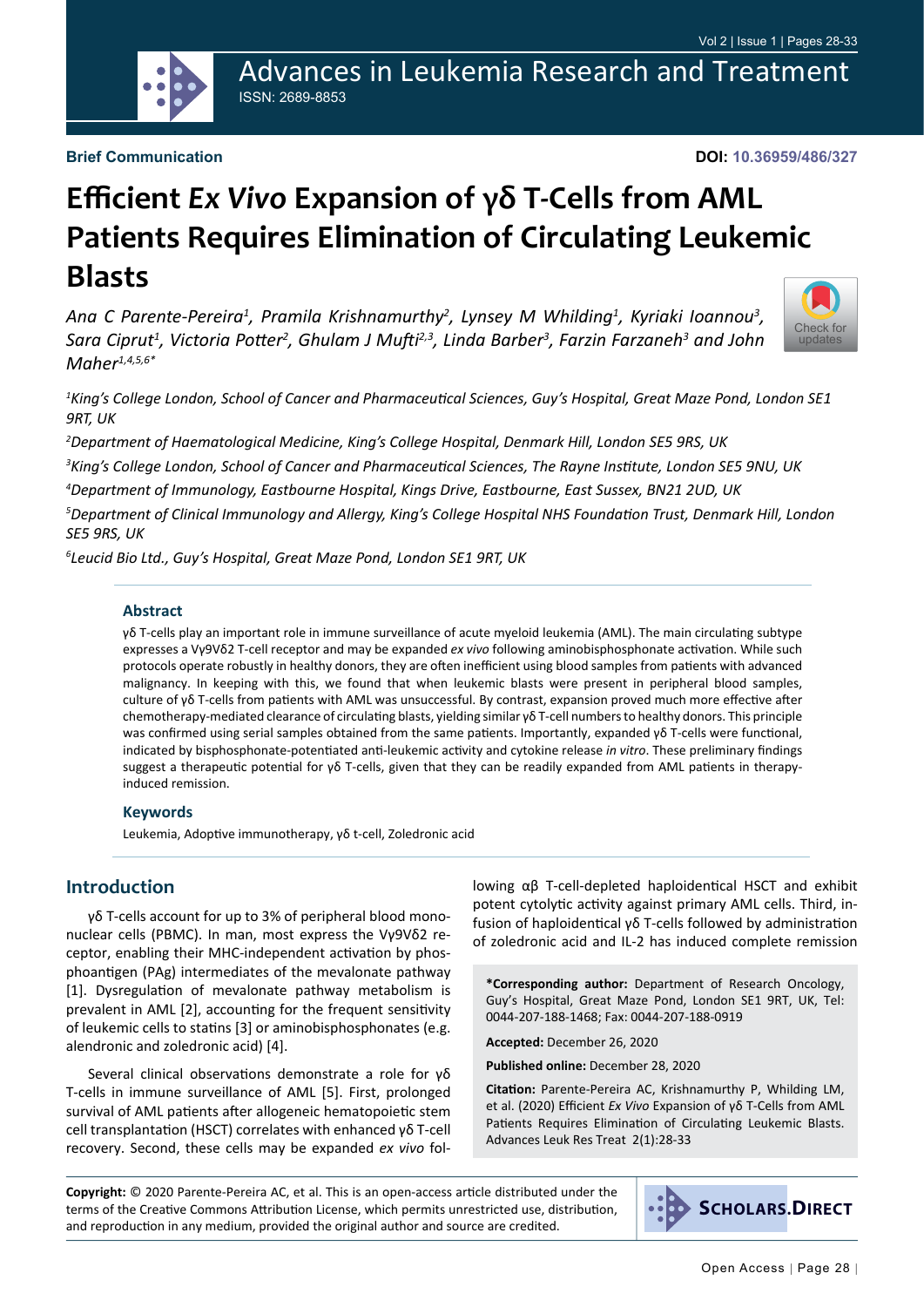| Patient        | <b>Clinical information</b>                                                   | Age | <b>Prior treatment</b> | Interval post CTX (days) | <b>Circulating blasts</b> |
|----------------|-------------------------------------------------------------------------------|-----|------------------------|--------------------------|---------------------------|
| <b>Number</b>  |                                                                               |     |                        |                          |                           |
| 001 - sample 1 | M1 (FLT3 ITD-)                                                                | 42  | Nil                    | No CTX                   | Yes                       |
| 001 - sample 2 |                                                                               |     | $DA \times 1$          | 17                       | No                        |
| 001 - sample 3 |                                                                               |     | $DA \times 1$          | 42                       | $No*$                     |
|                |                                                                               |     | FLAG IDA $\times$ 2    |                          |                           |
| 002 - sample 1 | M1 (FLT3 ITD+ NPM+)                                                           | 19  | Nil                    | No CTX                   | Yes                       |
| 002 - sample 2 |                                                                               |     | $DA \times 1$          | 21                       | No                        |
| 003 - sample 1 | Transformed from JAK2 mutant<br>myeloproliferative disorder                   | N/A | $FLA \times 1$         | 0                        | No                        |
| 003 - sample 2 |                                                                               |     | $FLA \times 1$         | 26                       | Yes                       |
| 004 - sample 1 | M4 (Inv16)                                                                    | 23  | HU                     | $\Omega$                 | No                        |
| 004 - sample 2 |                                                                               |     | $HU + DA \times 1$     | 26                       | No                        |
| 005 - sample 1 | Transformed from refractory anemia<br>with excess blasts with Inv (3)(q21q26) | N/A | <b>DA</b>              | 46                       | No                        |
| 005 - sample 2 |                                                                               |     | $DA \times 2$          | 15                       | No                        |
| 006            | M1 FLT3 ITD+                                                                  | 41  | $DA \times 1$          | 28                       | No                        |
| 007 - sample 1 | M1 FLT3 ITD+                                                                  | 56  | $DA \times 1$          | 25                       | No                        |
| 007 - sample 2 |                                                                               |     | $DA \times 2$          | 28                       | No                        |
| 008            | M4 t(6;11)(q27;q23)                                                           | 22  | $DA \times 1$          | 28                       | No                        |
| 009            | Transformed from JAK2 mutant<br>myeloproliferative disorder; trisomy 8        | 57  | Nil                    | No CTX                   | Yes                       |
| 010            | N/A                                                                           | N/A | Nil                    | No CTX                   | Yes                       |

<span id="page-1-0"></span>

CTX - chemotherapy; DA - daunorubicin + cytarabine; FLA - fludarabine + cytarabine; FLAG-IDA - fludarabine, cytarabine, G-CSF, idarubicin; HU - hydroxyurea; N/A - not available;

\*Absolute lymphocyte count 0.2 × 10<sup>9</sup>/L with no CD3<sup>+</sup> cells detectable. Consequently, no expansion of γδ T-cells was observed from this sample.

in patients with advanced hematologic malignancy, including AML. Fourth, *in vivo* activation of these cells with zoledronic acid and IL-2 has achieved an efficacy signal in AML patients.

These findings provide a rationale to develop γδ T-cellbased immunotherapeutic strategies for AML. In AML patients, circulating γδ T-cells [6,7] which may be expanded *ex vivo* using the synthetic PAg, Phosphostim. Since Phosphostim is no longer undergoing clinical development, we evaluated an alternative system comprising zoledronic acid, IL-2 and IL-15 [8]. We have previously shown that this cocktail can expand γδ T-cells from patients with ovarian cancer [8] and hypothesized that a similar approach could be applied in AML patients.

## **Methods**

#### **Processing of peripheral blood samples**

Seventeen blood samples (30 mL each) derived from 10 AML patients (clinical data - [Table 1\)](#page-1-0) were provided by the King's College London Haemato-Oncology Tissue Bank (Human Tissue Authority license 12223; National Research Ethics reference 08/H0906/94). All patient-derived peripheral blood samples were independently analyzed for the presence of circulating AML blasts by morphology alone, or accompa-

nied by flow cytometry at the time of banking. Blood samples were also obtained from healthy donors under approval of the South East London Research Ethics Committee 1 (09/ H0804/92).

#### **Culture of primary human γδ T-cells**

Ficoll-separated PBMC were cultured at  $3 \times 10^6$  cells/ml in RPMI 1640 (Lonza, Basel, Switzerland), 10% human AB serum (Sigma, Poole, UK), GlutaMax (Life Technologies, Paisley, UK) and antibiotic-antimycotic solution (Life Technologies). On day 1, zoledronic acid (1 µg/ml; Zometa, Novartis, Frimley/ Camberley, UK), IL-2 (100 U/ml; Proleukin, Novartis) and IL-15 (10 ng/ml; Gentaur, Kampenhout, Belgium) were added. Additional medium and cytokines were added every 2-3 day for 15 days. Numbers of γδ T-cells were determined manually as total cell number multiplied by percentage γδ T-cells in the PBMC gate/100.

#### **Flow cytometry**

Flow cytometric analysis was undertaken on freshly isolated PBMC and *ex vivo* expanded γδ T-cell cultures as described [8], using antibodies listed in [Supplementary Table 1](https://scholars.direct/Articles/leukemia-research/alrt-2-006-supply-file.pdf). Analysis was performed using a FACScalibur cytometer with Cellquest Pro software. Representative forward scatter versus side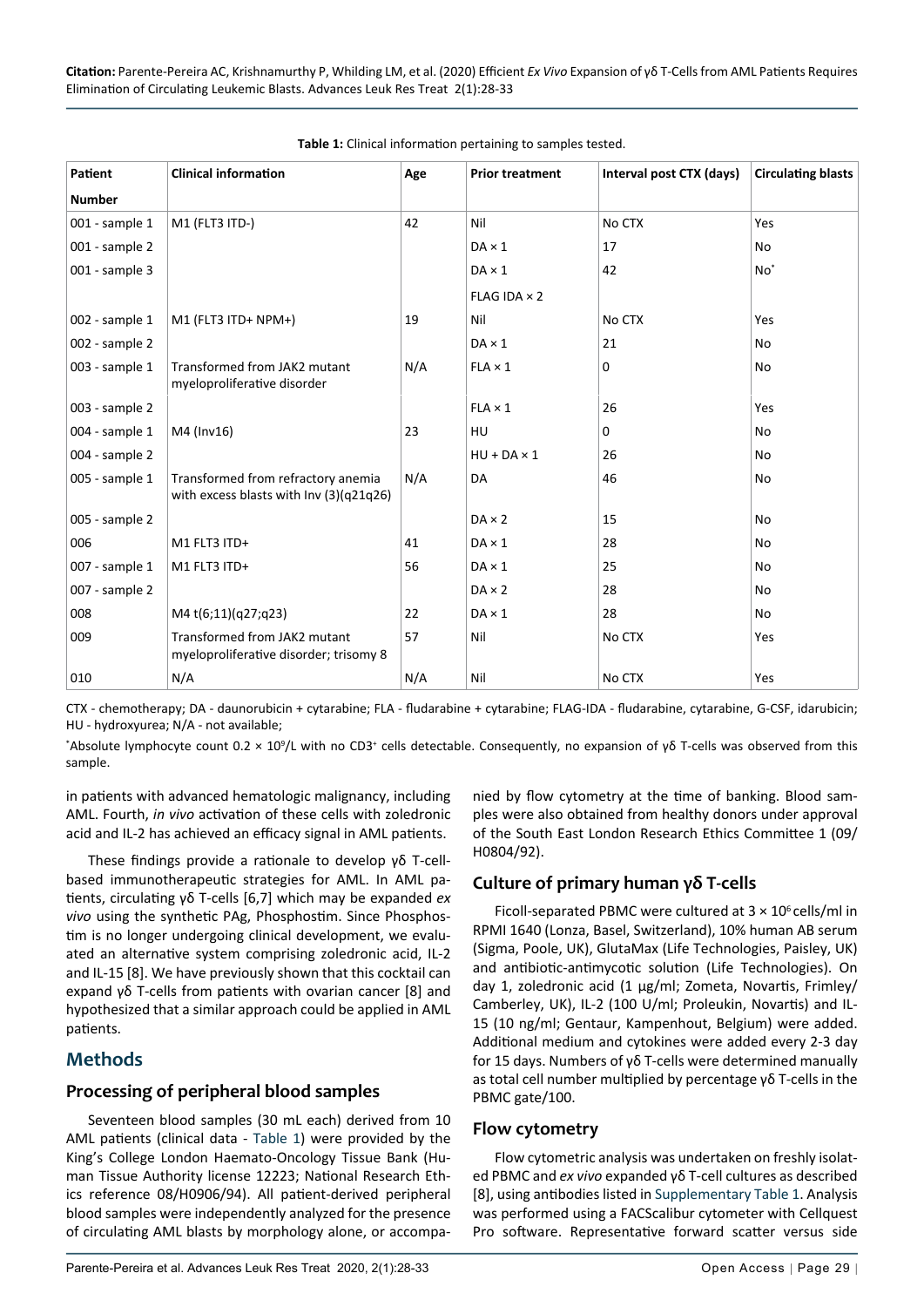scatter gating strategies on freshly isolated PBMC are shown ([Supplementary Figure 1](https://scholars.direct/Articles/leukemia-research/alrt-2-006-supply-file.pdf)).

## **Cytotoxicity assays**

PKH-labeled KG-1 leukemic cells were incubated ± zoledronic acid (5 µg/ml) or alendronic acid (20 µg/ml) overnight before co-culture with γδ T-cells at the indicated effector:target ratio for 4 hours. Apoptotic cells were detected after Annexin V staining by flow cytometry ([Supplementary Figure 2\)](https://scholars.direct/Articles/leukemia-research/alrt-2-006-supply-file.pdf) [8].

#### **Enzyme-linked immunosorbent assay**

Supernatants were analyzed using a human IFN-γ enzyme-linked immunosorbent assay (ELISA; Ready-set-go kit (eBiosciences, Hatfield, UK)) as described by the manufacturers.

#### **Statistical analysis**

Statistical analysis was performed using One-way ANO-VA for analysis of groups of 3 or more datasets. Alternatively, an unpaired two-tailed Student's *t* test or Mann-Whitney test was used to compare two groups, where data passed or failed normality testing respectively. All statistical analyses were performed using GraphPad Prism version 5.0, 6.0 or 7.0 (GraphPad software, San Diego, CA, USA).

#### **Results and Discussion**

#### **Expansion of γδ T-cells from AML patients**

<span id="page-2-0"></span>

**Figure 1:** *Ex vivo* expansion of γδ T-cells from AML patients with circulating blast cells is inefficient. (A) PBMC were separated from two patients with newly diagnosed AML (AML001 - M1 subtype without FLT3 internal tandem duplication (ITD); AML002 - M1 with FLT3 ITD and *NPM1* mutation) in whom circulating blast cells were present. Samples were stained with a pan-γδ TCR antibody (open green histogram) and analyzed by flow cytometry, making comparison with an isotype control antibody (filled purple histogram) (day 1). Cultures were then stimulated with ZA followed by IL-2/IL-15 for 15 days prior to re-analysis using similar methodology; (B) Pooled data from 5 AML patients in whom circulating leukemic blasts were present at the time of PBMC collection. In each case, γδ T-cell number was determined manually before (day 1-30mL blood sample) or after culture of derived PBMC for 15 days in zoledronic acid + IL-2/IL-15; (C) Following one cycle of daunorubicin plus cytarabine (DA) induction chemotherapy, PBMC from patients AML001 and AML002 were re-analyzed for γδ T-cells by flow cytometry, both before and after culture in zoledronic acid + IL-2/IL-15; (D) Following 1 cycle of fludarabine plus cytarabine (FLA) chemotherapy, PBMC were separated from AML003 (AML derived from JAK2 mutant myeloproliferative disorder) and were analyzed by flow cytometry before and after culture in zoledronic acid + IL-2/IL-15, as described above. Twenty nine days later, relapse occurred accompanied by circulating blasts and a second sample was analyzed similarly.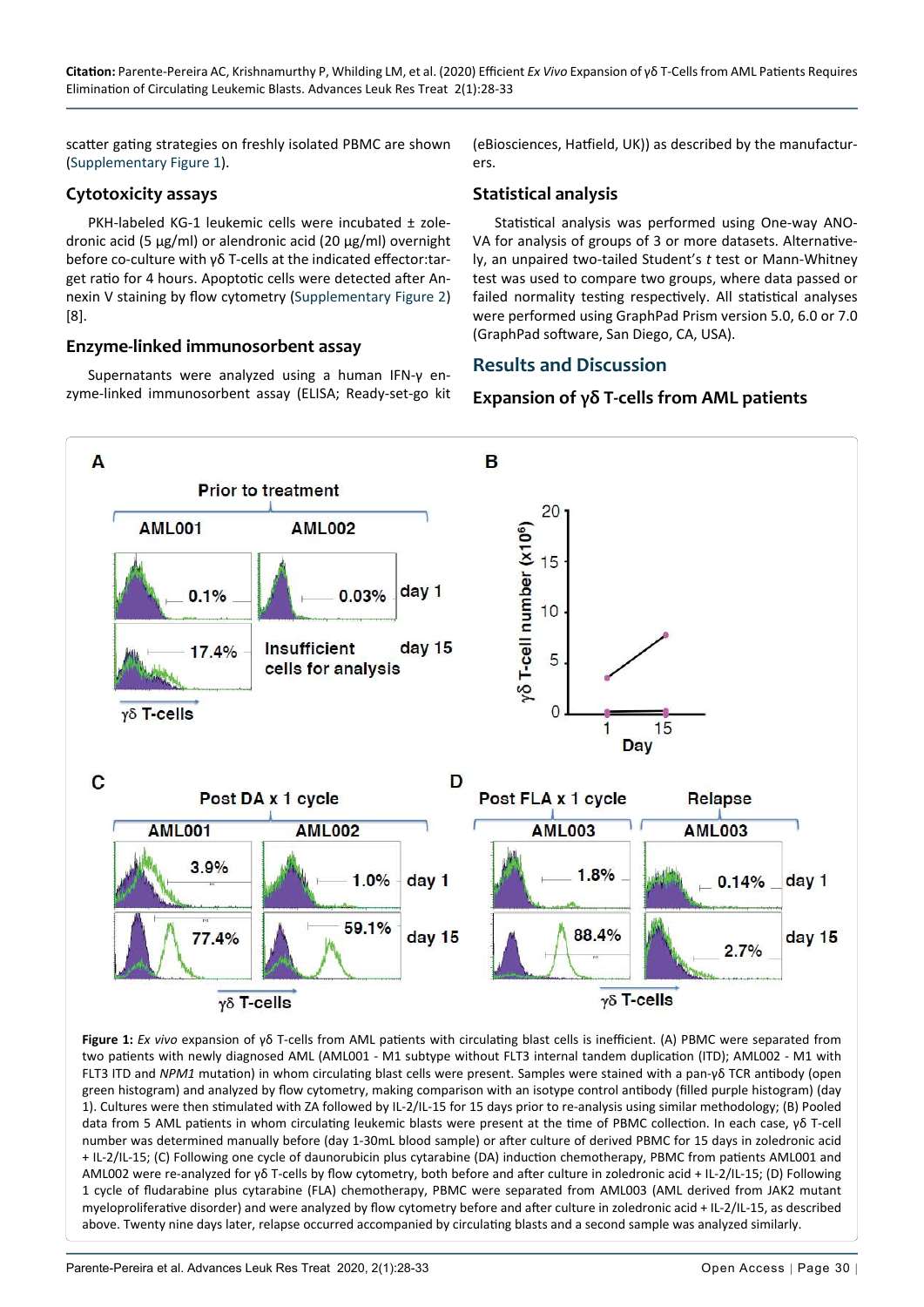**Citation:** Parente-Pereira AC, Krishnamurthy P, Whilding LM, et al. (2020) Efficient *Ex Vivo* Expansion of γδ T-Cells from AML Patients Requires Elimination of Circulating Leukemic Blasts. Advances Leuk Res Treat 2(1):28-33

<span id="page-3-0"></span>

**Figure 2:** Characterization of γδ T-cells expanded from patients with newly diagnosed AML following chemotherapy-mediated clearance of circulating blast cells. (A) Seventeen peripheral blood samples were obtained from 10 AML patients with (n = 5) or without (n = 12) circulating blasts were cultured in zoledronic acid (ZA) + IL-2/ IL-15. Percentage γδ T-cells in the culture was analyzed after 15 days; (B) Total number of γδ T-cells present in the 11 samples that were free of circulating AML blasts and contained detectable CD3+ T-cells is shown before and after culture in ZA + IL-2/IL-15 for 15 days. \*One sample contained an absolute lymphocyte count of 0.2  $\times$  10<sup>9</sup>/L within which no CD3<sup>+</sup> cells were detectable and has been omitted; (C) PKH red fluorescent labeled KG-1 leukemic cells were incubated ± ZA or alendronic acid (AA) overnight before co-culture with γδ T-cells at the indicated effector:target ratio for 4 hours. Apoptotic cells were detected after Annexin V-FITC staining by flow cytometry (mean ± SEM; γδ T-cells expanded from 8-10 independent donors); (D) *Ex vivo* expanded γδ T-cells (sample 2 from patient 007) were co-cultivated for 24 hours at 1:1 effector:target ratio with KG-1 leukemic cells. Where indicated, KG-1 target cultures had been pre-incubated overnight with zoledronic or alendronic acid prior to addition of γδ T-cells. Supernatants were harvested and analyzed for IFN-γ (mean ± SEM, triplicate cultures). Statistical significance was analyzed using One-way ANOVA.

We explored the feasibility of zoledronic acid-mediated γδ T-cell expansion from patients with AML. However, only a relatively small percentage of γδ T-cells could be identified in ficoll-separated PBMC derived from newly diagnosed AML patients (representative examples - [Figure 1A\)](#page-2-0). Furthermore, zoledronic acid-mediated expansion of these cells was either inefficient or unsuccessful in each of five consecutive attempts ([Figure 1B\)](#page-2-0).

Patients with AML who achieve minimal residual disease status following chemotherapy are reported to have increased circulating γδ T-cell numbers. By contrast, these cells are substantially reduced in patients with high disease burden [6]. Consequently, we hypothesized that disease status might be responsible for poor zoledronic acid-mediated γδ T-cell

expansion. To test this, we obtained further blood samples from two of the previously described AML patients (AML001 and AML002), following induction chemotherapy with a single cycle of daunorubicin and cytarabine (DA) chemotherapy. In both cases, a discrete population of γδ T-cells was now evident in isolated PBMC ([Figure 1C](#page-2-0)). Moreover, γδ T-cells expanded efficiently following zoledronic acid-mediated activation [\(Figure 1C](#page-2-0)), contrasting with the failure of expansion observed prior to chemotherapy. Conversely, sequential samples were also obtained from a third patient (AML003), immediately following FLA chemotherapy (fludarabine/cytarabine), when circulating blasts were undetectable, or following subsequent disease relapse. In this case, a clearly distinct γδ T-cell population was only detected in the leukemia-free sam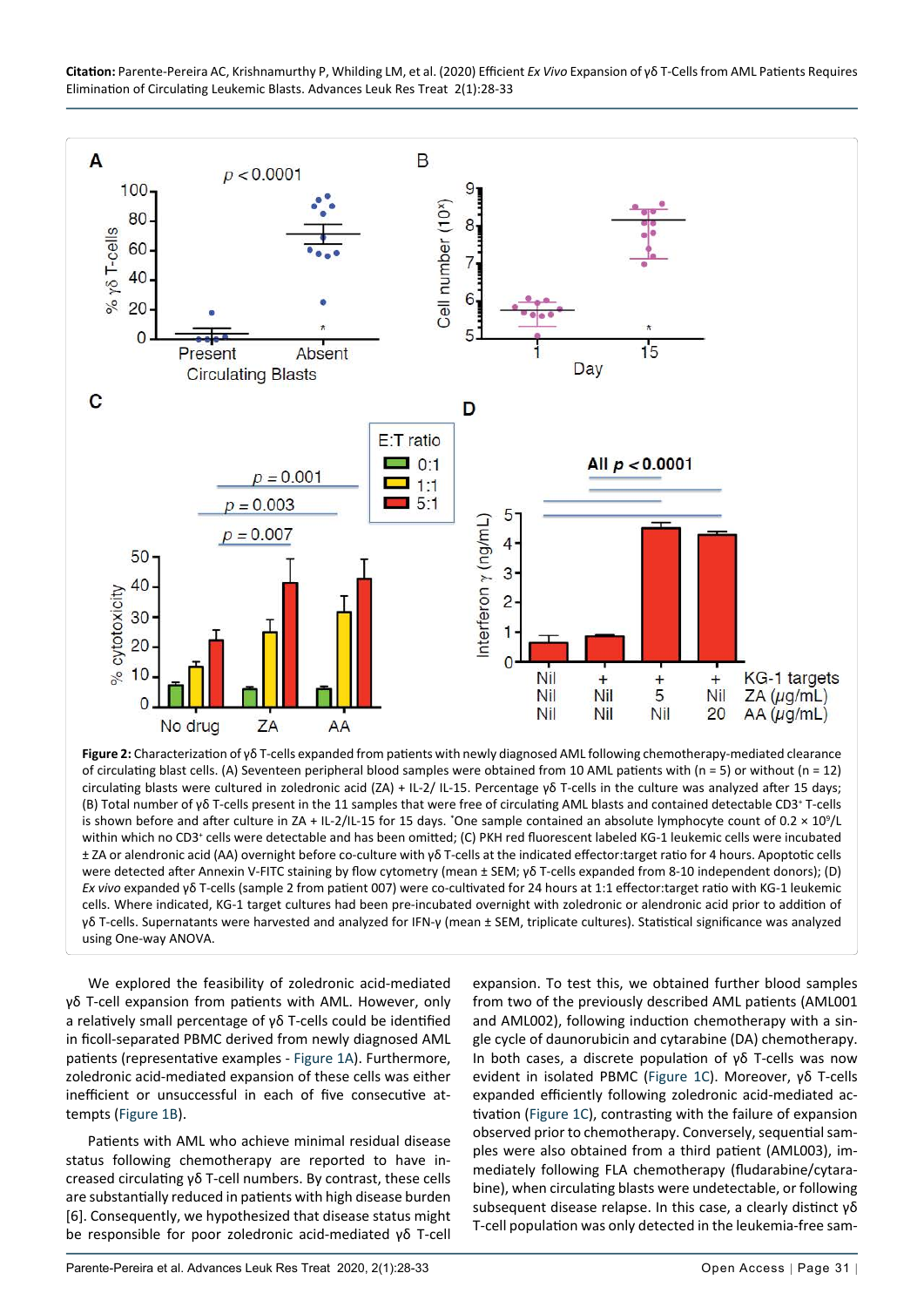ple and these cells alone were amenable to efficient expansion by ZA [\(Figure 1D](#page-2-0)).

#### **Characterization of circulating and** *ex vivo* **expanded γδ T-cells from AML patients**

These preliminary findings suggested that it would be more profitable to expand circulating γδ T-cells from peripheral blood in which circulating leukemic blasts were absent following chemotherapy. In such AML patients, γδ T-cells accounted for 1.55 ± 3.13% of PBMC (19,388 ± 12,302 γδ cells/ ml blood; mean  $\pm$  SD, n = 11), which was not significantly different to healthy donors (19,916  $\pm$  29,887, mean  $\pm$  SD, n = 21) [8]. In all cases but one, these γδ T-cells were amenable to zoledronic acid-mediated enrichment, unlike those from patients with circulating leukemic cells ([Figure 2A](#page-3-0)). In the single case that expansion failed, there were no CD3+ T-cells detectable [\(Table 1\)](#page-1-0).

Next, we analyzed the expansion and immunophenotype of zoledronic acid-expanded γδ T-cells following chemotherapy-mediated clearance of circulating blasts. We observed that these cells expanded by an average of 229-fold [\(Figure](#page-3-0)  [2B](#page-3-0)), which is similar to healthy donors [8]. Expanded cells exhibited high levels of CD27, CD62L and CCR7 and lower expression of CD70 ([Supplementary Figure 3](https://scholars.direct/Articles/leukemia-research/alrt-2-006-supply-file.pdf) and [Supplementa](https://scholars.direct/Articles/leukemia-research/alrt-2-006-supply-file.pdf)[ry Figure 4\)](https://scholars.direct/Articles/leukemia-research/alrt-2-006-supply-file.pdf), consistent with the presence of central memory cells [9,10].

Expression of NKG2D also plays an important role in the ability of γδ T-cells to recognize stress ligands on AML blasts [11], although recent data has raised doubts about the expression of such ligands on the stem cell compartment [12]. Cells expanded from AML patients post-chemotherapy expressed comparable high levels of NKG2D to cells derived from healthy donors ([Supplementary Figures 3](https://scholars.direct/Articles/leukemia-research/alrt-2-006-supply-file.pdf) and [Supple](https://scholars.direct/Articles/leukemia-research/alrt-2-006-supply-file.pdf)[mentary Figure 4\)](https://scholars.direct/Articles/leukemia-research/alrt-2-006-supply-file.pdf). Furthermore, these cells consistently exhibited anti-leukemic cytotoxic activity in a manner that was potentiated by bisphosphonate sensitization ([Figure 2C](#page-3-0) and [Supplementary Figure 1](https://scholars.direct/Articles/leukemia-research/alrt-2-006-supply-file.pdf)) and accompanied by IFN-γ release ([Figure 2D](#page-3-0)).

## **Conclusions**

The major finding of this short communication is that functional γδ T-cells can only be expanded efficiently from AML patients after chemotherapy-mediated clearance of circulating leukemic cells. Mechanistically, this may reflect the uncoupling of the multiple immunosuppressive mechanisms that are found in newly diagnosed or relapsed AML. Leukemic blasts have been compared to myeloid-derived suppressor cells. In active disease, there is also an increase in regulatory T-cells, immunosuppressive exosomes and inhibitory molecules such as CD200, PD-L1 and indoleamine dioxygenase [13- 20]. Future studies should undertaking mixing/depletion experiments with AML cells, analysing effects on γδ T-cell numbers, phenotype and exhaustion markers. Furthermore, in planning for immunotherapy of AML with autologous *ex vivo* expanded γδ T-cells, our data suggest that harvest of starting material should be scheduled when disease is in remission. This is logical since disease burden and circulating blasts are minimal at this time while γδ T-cells are most amenable to expansion, while retaining anti-leukemic activity.

## **Funding**

This work was supported by Bloodwise [programme 13007]; the Experimental Cancer Medicine Centre at King's College London and the National Institute for Health Research (NIHR) Biomedical Research Centre based at Guy's and St Thomas' National Health Service (NHS) Foundation Trust and King's College London. The views expressed are those of the authors and not necessarily those of the NHS, the NIHR or the Department of Health.

#### **Declaration of Competing Interests**

J.M. is a founding scientist of Leucid Bio. Other authors declare no competing financial interests.

#### **Acknowledgements**

We thank members of the King's College London Haemato-Oncology Tissue Bank for provision of blood samples.

#### **References**

- 1. [HJ Gober, M Kistowska, L Angman, et al. \(2003\) Human T cell](https://www.ncbi.nlm.nih.gov/pmc/articles/PMC2193814/)  [receptor gammadelta cells recognize endogenous mevalonate](https://www.ncbi.nlm.nih.gov/pmc/articles/PMC2193814/)  [metabolites in tumor cells. J Exp Med 197: 163-168.](https://www.ncbi.nlm.nih.gov/pmc/articles/PMC2193814/)
- 2. A Pandyra, PJ Mullen, M Kalkat, et al. (2014) Immediate utility of two approved agents to target both the metabolic mevalonate pathway and its restorative feedback loop. Cancer Res 74: 4772- 4782.
- 3. [HY Li, FR Appelbaum, CL Willman, et al. \(2003\) Cholesterol-mod](https://pubmed.ncbi.nlm.nih.gov/12506040/)[ulating agents kill acute myeloid leukemia cells and sensitize](https://pubmed.ncbi.nlm.nih.gov/12506040/)  [them to therapeutics by blocking adaptive cholesterol respons](https://pubmed.ncbi.nlm.nih.gov/12506040/)[es. Blood 101: 3628-3634.](https://pubmed.ncbi.nlm.nih.gov/12506040/)
- 4. [M Fiegl, M Juergens, W Hiddemann, et al. \(2007\) Cytotoxic ac](https://pubmed.ncbi.nlm.nih.gov/16939689/)[tivity of the third-generation bisphosphonate zoledronic acid in](https://pubmed.ncbi.nlm.nih.gov/16939689/)  [acute myeloid leukemia. Leuk Res 31: 531-539.](https://pubmed.ncbi.nlm.nih.gov/16939689/)
- 5. L Halim, AC Parente-Pereira, J Maher (2017) Prospects for immunotherapy of acute myeloid leukemia using gammadelta T cells. Immunotherapy 9: 111-114.
- 6. [JM Aswald, XH Wang, S Aswald, et al. \(2006\) Flow cytometric](https://pubmed.ncbi.nlm.nih.gov/16977635/)  [assessment of autologous gammadelta T cells in patients with](https://pubmed.ncbi.nlm.nih.gov/16977635/)  [acute myeloid leukemia: potential effector cells for immuno](https://pubmed.ncbi.nlm.nih.gov/16977635/)[therapy?. Cytometry B Clin Cytom 70: 379-390.](https://pubmed.ncbi.nlm.nih.gov/16977635/)
- 7. [J Gertner-Dardenne, R Castellano, E Mamessier, et al. \(2012\)](https://pubmed.ncbi.nlm.nih.gov/22467661/)  [Human Vgamma9Vdelta2 T cells specifically recognize and kill](https://pubmed.ncbi.nlm.nih.gov/22467661/)  [acute myeloid leukemic blasts. J Immunol 188: 4701-4708.](https://pubmed.ncbi.nlm.nih.gov/22467661/)
- 8. [AC Parente-Pereira, H Shmeeda, LM Whilding, et al. \(2014\)](https://pubmed.ncbi.nlm.nih.gov/25339667/)  [Adoptive immunotherapy of epithelial ovarian cancer with](https://pubmed.ncbi.nlm.nih.gov/25339667/)  [Vgamma9Vdelta2 T cells, potentiated by liposomal alendronic](https://pubmed.ncbi.nlm.nih.gov/25339667/)  [acid. J Immunol 193: 5557-5566.](https://pubmed.ncbi.nlm.nih.gov/25339667/)
- 9. [M Eberl, R Engel, E Beck, et al. \(2002\) Differentiation of human](https://pubmed.ncbi.nlm.nih.gov/12470608/)  [gamma-delta T cells towards distinct memory phenotypes. Cell](https://pubmed.ncbi.nlm.nih.gov/12470608/)  [Immunol 218: 1-6.](https://pubmed.ncbi.nlm.nih.gov/12470608/)
- 10. [F Dieli, F Poccia, M Lipp, et al. \(2003\) Differentiation of effector/](https://pubmed.ncbi.nlm.nih.gov/12900516/) [memory Vdelta2 T cells and migratory routes in lymph nodes or](https://pubmed.ncbi.nlm.nih.gov/12900516/)  [inflammatory sites. J Exp Med 198: 391-397.](https://pubmed.ncbi.nlm.nih.gov/12900516/)
- 11. S Gundermann, E Klinker, B Kimmel, et al. (2014) A comprehensive analysis of primary acute myeloid leukemia identifies bio-